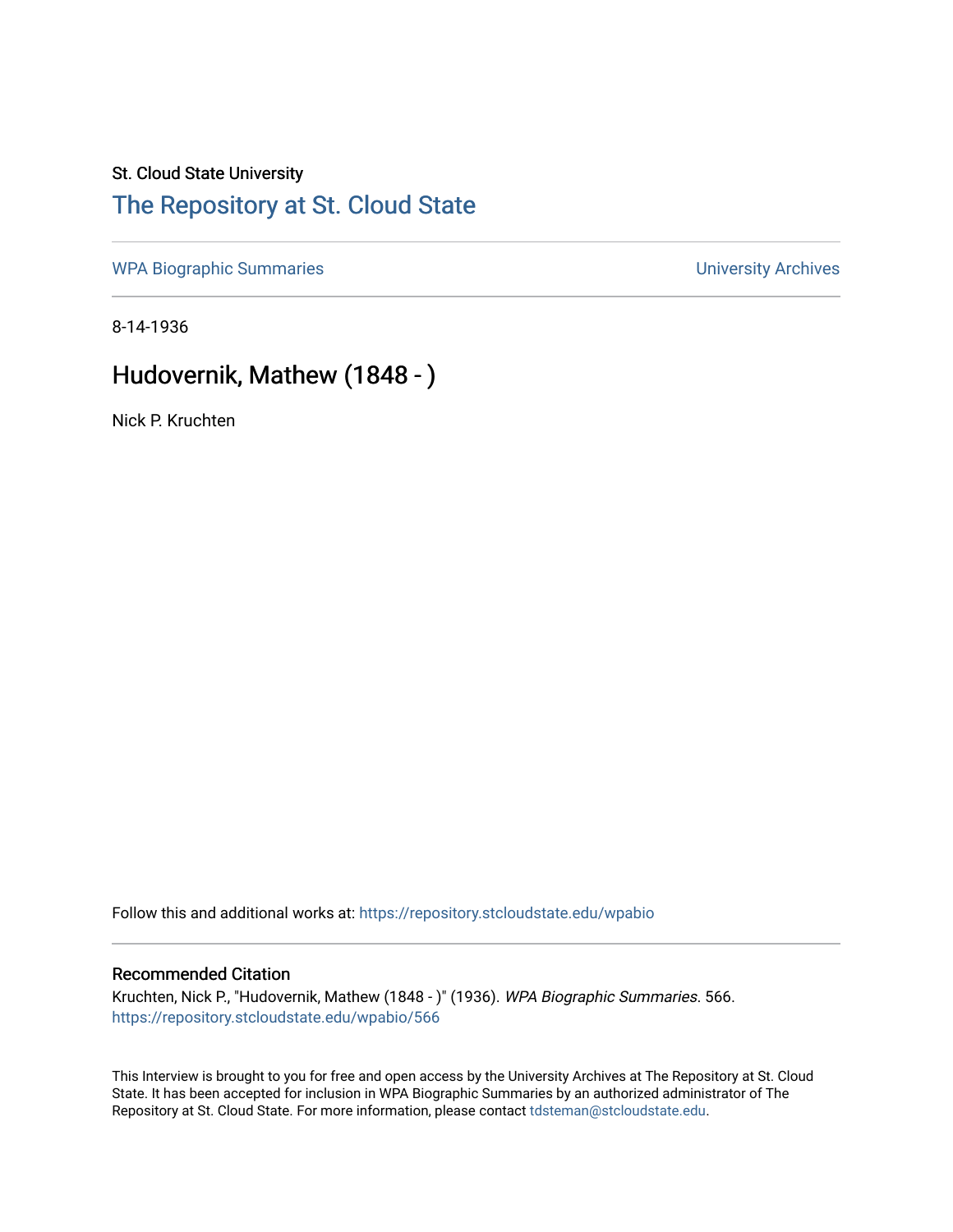#### HUDOVERNIK, MATHEW

### File No.  $B-593$

 $\mathbf{r}_i \in \mathbb{R}^{n_i}$ 

Mathew Hudovernik was born in Austria, September 22, 1848. He lived with his parents, until he was sixteen years of age, after which he was employed on the neighboring farms until 1876, when he came to America. The voyage was made on the steamship Bremmen. On arrival in America he came directly to Stearns County, and settled in Brockway Township. The farm he settled on is described as East  $\frac{1}{2}$  of the North East  $\frac{1}{4}$  and North $\frac{1}{2}$ of the South East  $\frac{1}{4}$  of Section 13 and West  $\frac{1}{4}$  of South West  $\frac{1}{4}$  of Section 18. Township 126 -127 north. Ranges 28 -29 West 200 acres.

This farm Mathias Hudovernik improved and farmed for a number of years, and after his family was grown up, and wanted to farm for themselves he turned his homestead over to his son Mathew Junior, who at the present time operates the farm successfully. Mathew Senior moved to St. Stephen. and is living there the remainder of his retired life, as one of Stearns County's pioneer settlers.

Mathias Hudovernik was married at St. Joseph, Minnesota in the Catholic Church by Rev. Vincient May 4, 1879 to Gertrude Zalohar, who also was a native of Austria.

To Mathias and Gertrude (Zalohar) Hudevernik were born the following children: Gertie, who married John Flemel in 1904 and lives in St. Cloud. John Hudovernik, died January 23, 1899. Mathew Junior operates the farm. Mary, is now Mrs. McCann of Milwaukee, Wisconsin; Johanna, is now Mrs. Frank Selisker of Brainerd, Minnesota. Frank Hudovernik, is a buttermaker and lives in Mountaber, Wisconsin, Mrs. Gertrude (Zalohar) Hudovernik died January 22, 1928 at the age of 79 years and was laid to rest in the Catholic Cemetery of St. Stephen.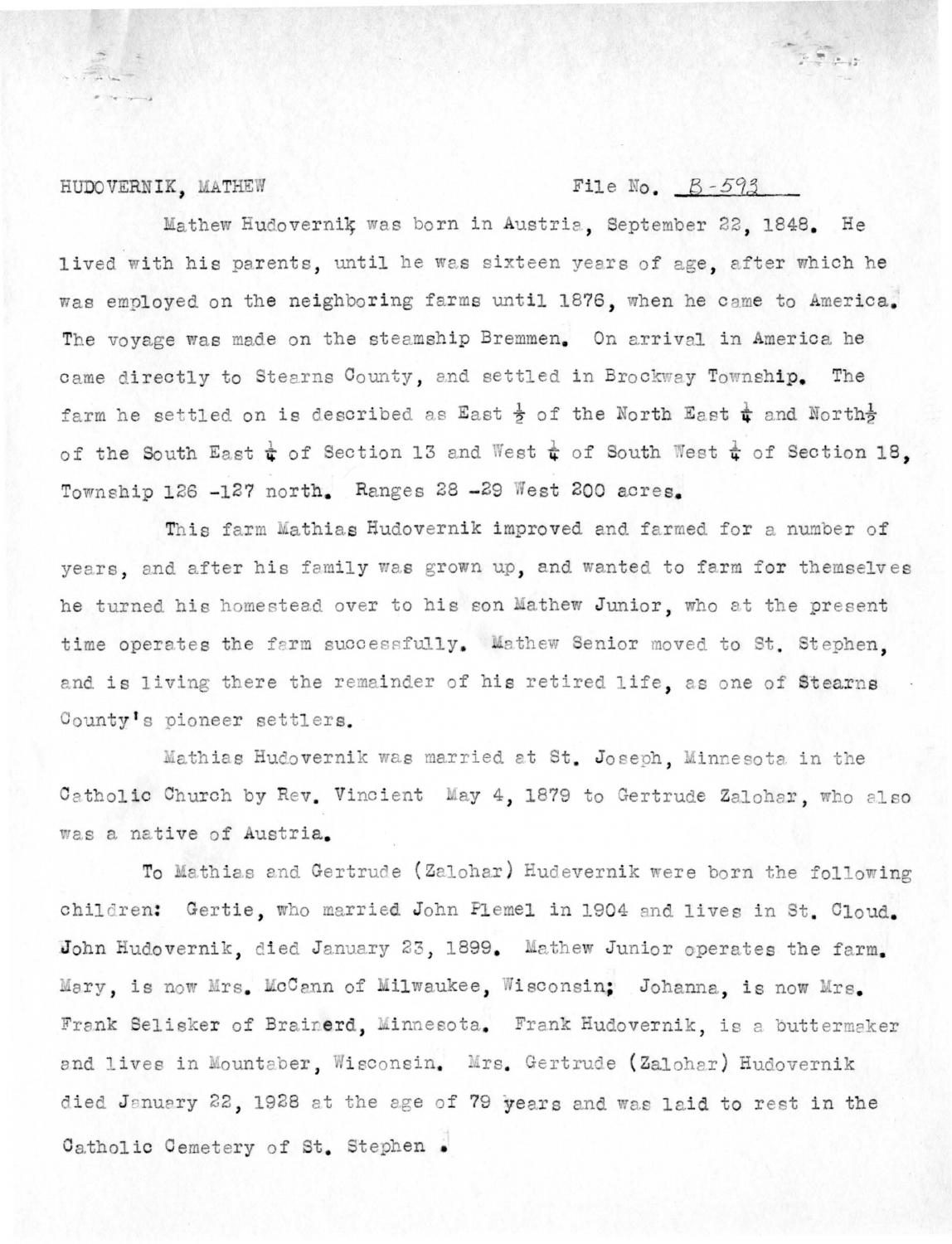### HUDOVERNIK, MATHEW

 $\begin{array}{ccccccccc} \bullet & \bullet & \bullet & \psi & \psi \star \end{array}$  $\mathcal{A}^{\prime} \leftarrow \mathcal{A}^{\prime} \leftarrow \mathcal{A}^{\prime}$ 

Page 2

Interivewed: Mrs. John Plemel August 14, 1936<br>Nick P. Kruchten Date:  $By:$ 

Publication Granted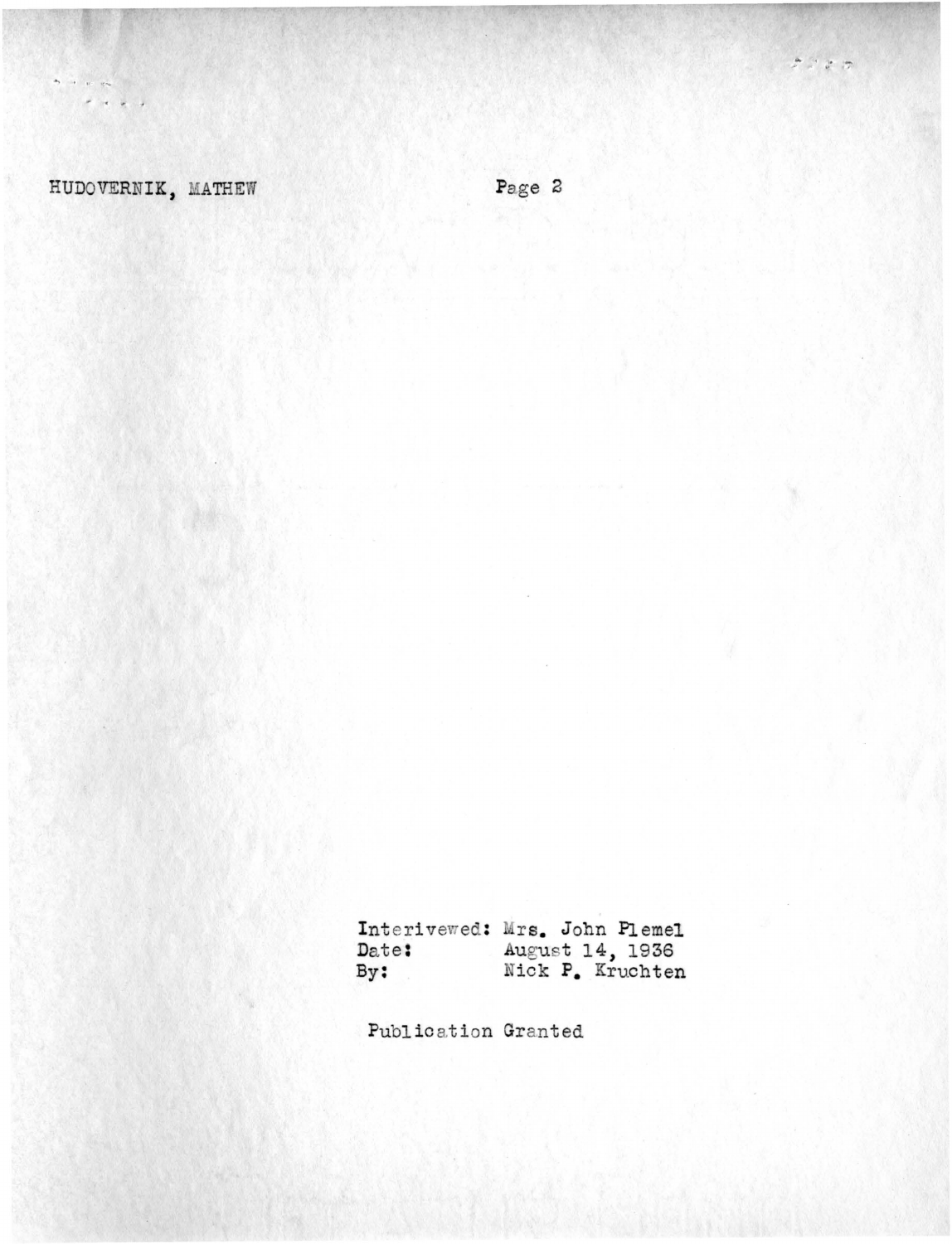### FROM THE RECORDS IN THE STEARNS COUNTY COURT HOUSE

### FOR THE MATHEW HUDOVERNIK BIOGRAPHY

| Name                             | Date of<br>Birth |             | Place of<br>Birth | Father's Name | Age     |
|----------------------------------|------------------|-------------|-------------------|---------------|---------|
| 1. John Henderschnick            | June 24, 1882    |             | Brockway          | Mathias       |         |
| 8<br>2. Mathias                  | Oct. 15, 1883    |             | Ħ                 | 韝             |         |
| 3. Baby Huddenemick              | Apr. 4, 1890     |             | Ħ                 | 11            | 42      |
| Mother's Name                    | Age              | <b>Book</b> | Page              | Line          | Remarks |
| 1. Gertrude Hunderschmick        |                  | A           | 485               | 5             |         |
| 锝<br>Ħ<br>$\mathbf{a}_{\bullet}$ |                  | A           | 537               | 15            |         |
| 88<br>Ħ<br>3.                    | 40               |             |                   |               |         |

MARRIAGE RECORD BOOK R. PAGE 9277

John Plemel and Gertie Hudovernik Married at Brockway, June 14th, 1904 By: Rev. John Trobec Witnesses: John Plemel and Marie Hudovernik

MARRIAGE RECORD BOOK F. PAGE 248

Mathias Hudovernik and Gertrude Zalohar Married at St. Joseph, May 4th, 1879 Witnnesses: John Legat and Rosalia Zemlza By: Rev. P. Vincient

DEATH RECORD BOOK 1899 A 9 PAGE 20 LINE 3 John Hudovernik Died January 23, 1899 Age 17 years